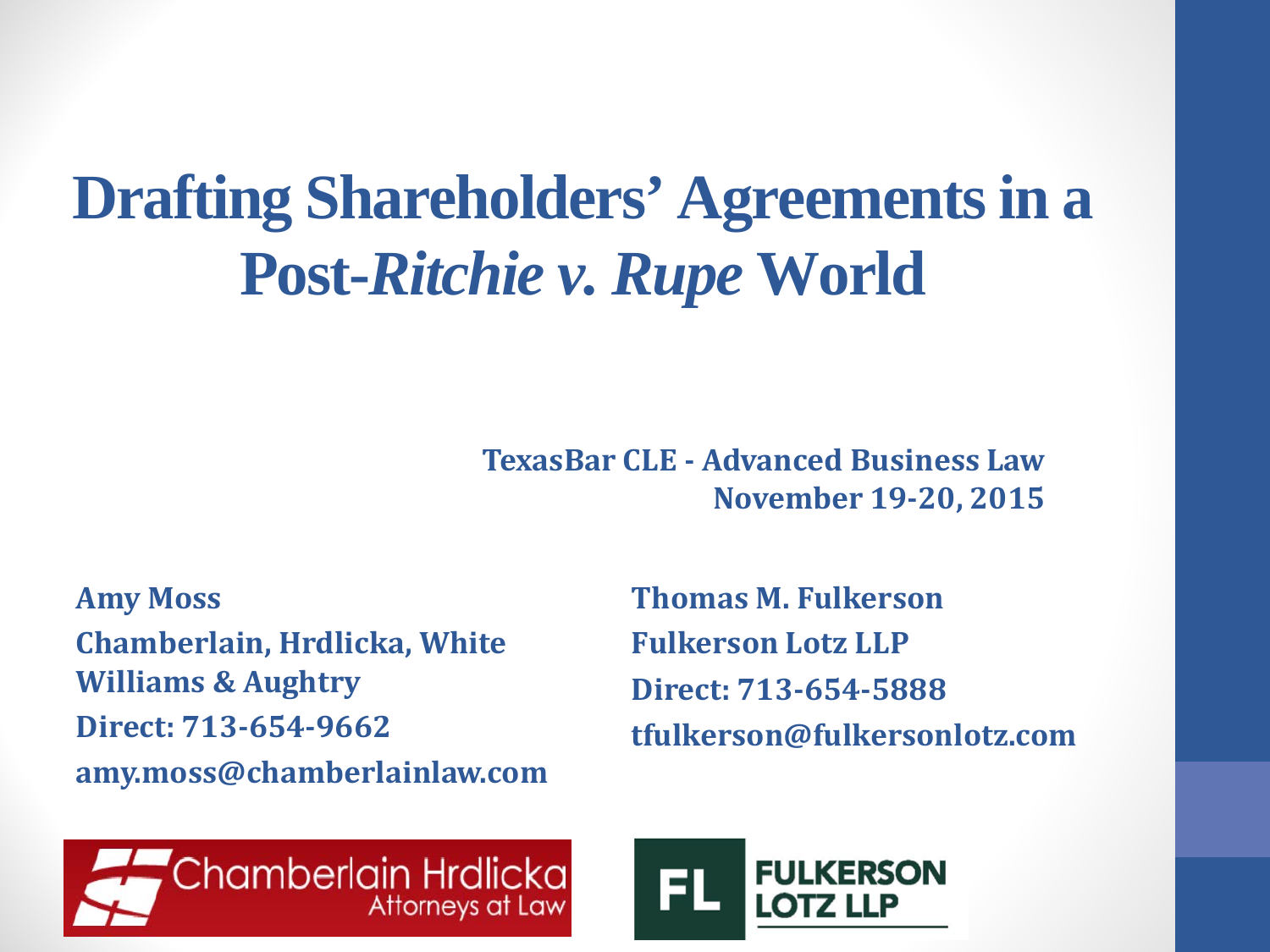# **Fine Print (aka Disclaimer)**

This Presentation is for the exclusive use of the recipients to whom it is addressed. References to the "Presentation" includes any information which has been or may be supplied in writing or orally in connection with the Presentation or in connection with any further inquiries in respect of the Presentation. This Presentation is not intended to serve as legal advice. While the information contained in this Presentation is believed to be accurate, the preparers of this Presentation ("Preparers") have not conducted any investigation with respect to such information.

The Preparers expressly disclaim any and all liability for representations or warranties, expressed or implied, contained in, or for omissions from, this Presentation or any other written or oral communication transmitted to any interested party in connection with this Presentation so far as is permitted by law. By his, her or its acceptance hereof, each recipient agrees that none of the Preparers nor any of their respective officers, directors, owners, affiliates or representatives shall be liable for any direct, indirect or consequential loss or damages suffered by any person as a result of relying on any statement in or omission from this Presentation, along with other information furnished in connection therewith, and any such liability is expressly disclaimed.

Except to the extent otherwise indicated, this Presentation presents information as of the date hereof. This Presentation shall remain the property of Fulkerson Lotz LLP and Chamberlain, Hrdlicka, White, Williams & Aughtry. This Presentation shall not form the basis of any contract for legal services.

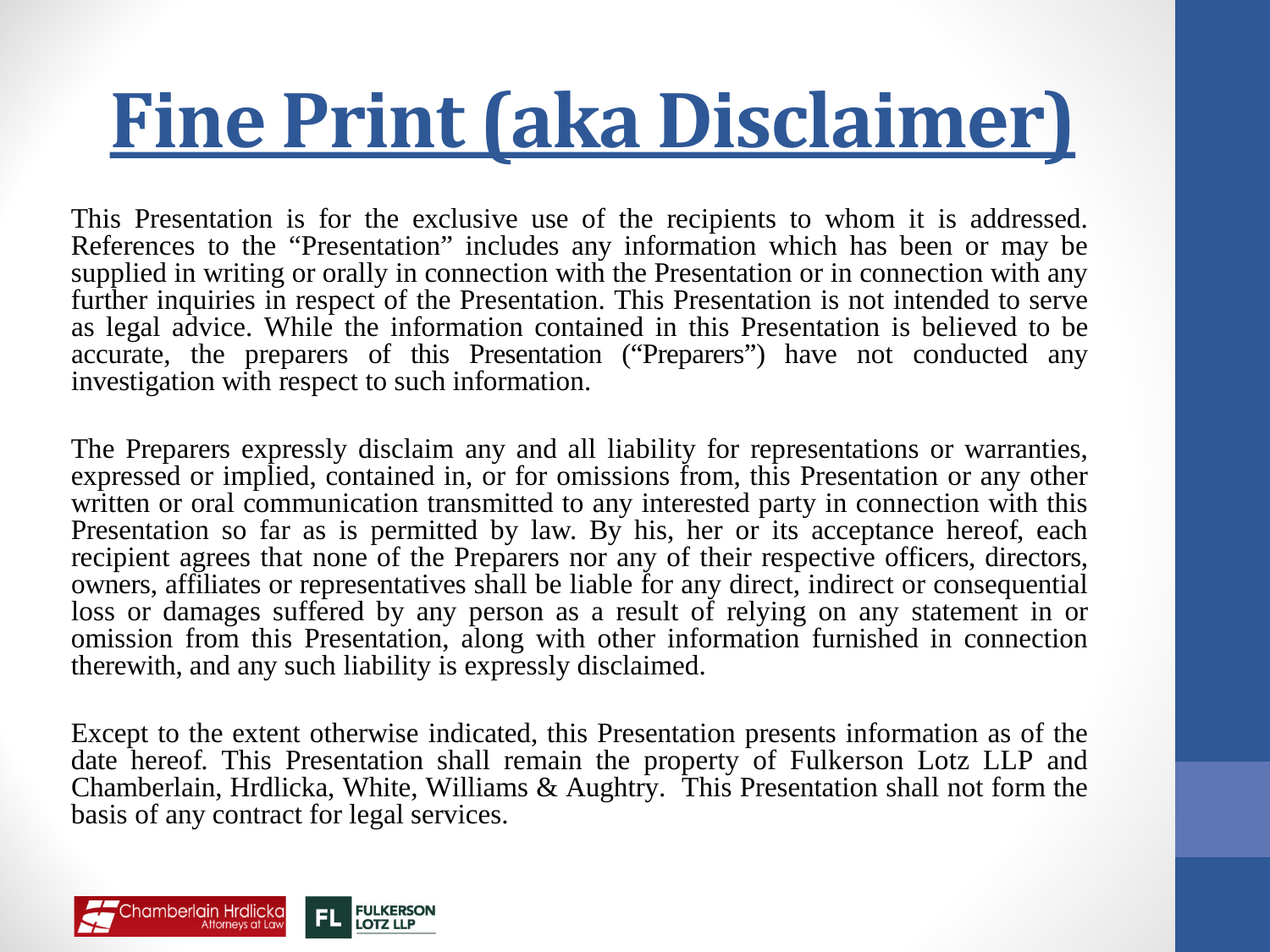WWW.ANDERTOONS.COM



"OK, I'm now going to read out loud every single slide to you, word for word, until you all wish you'd just die."

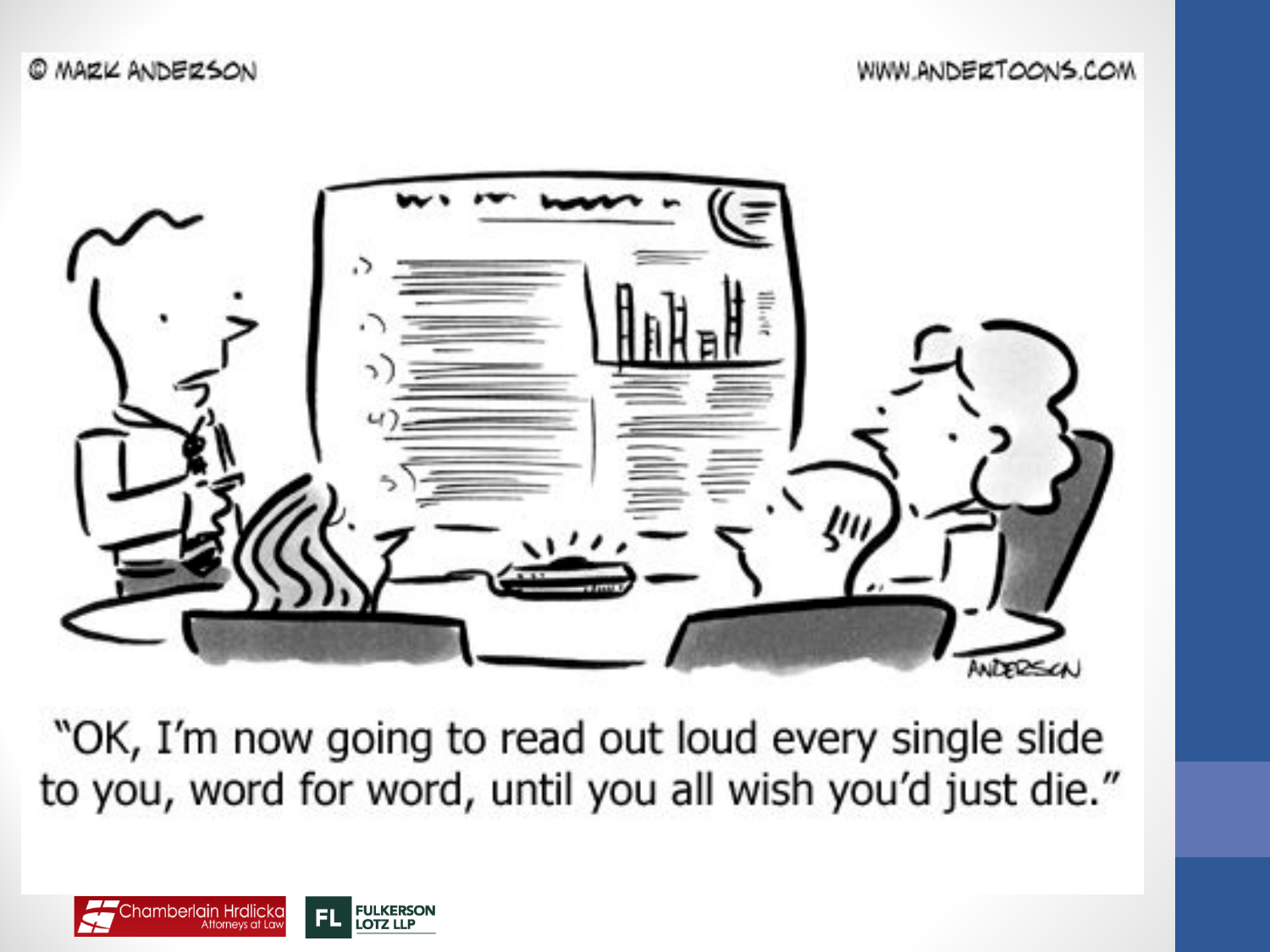#### **Minority Shareholder Oppression Suits**

- The majority seeks some advantage, financial, operational or otherwise above and beyond lawful rights flowing from his majority.
- Dishonesty in conduct, in purpose or, in both, exists.
- One or more assets of the Company are misused by the majority for its sole or disproportionately individual benefit.
- The conduct violates a fiduciary duty that the instigator owes to the Company itself.

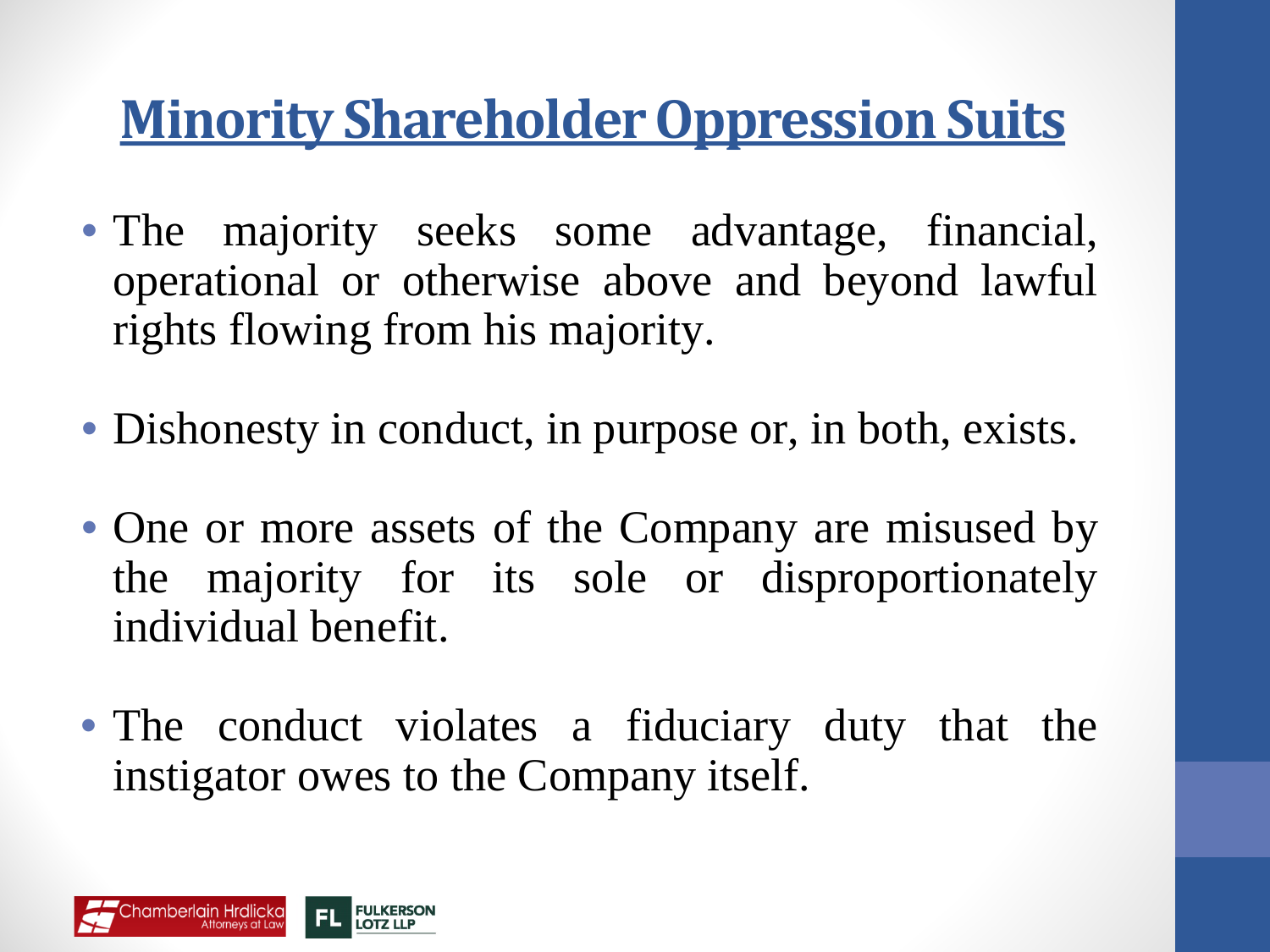## *Ritchie v. Rupe*

- Texas Supreme Court's decision *Ritchie v. Rupe*, 443 S.W.3d 856 (Tex. 2014),
	- No common law COA for oppression exists in Texas law
	- No compulsory buy-out remedy or damages exists under TBOC-remedy is limited to a rehabilitative receivership
	- Old test for "oppressive" conduct discarded:

[A] corporation's directors or managers engage in 'oppressive' actions…when they abuse their authority over the corporation with the intent to harm the interests of one or more of the shareholders in a manner that does not comport with the honest exercise of their business judgment, and by doing so create a serious risk of harm to the corporation.

• Remaining related causes of action are found sufficient

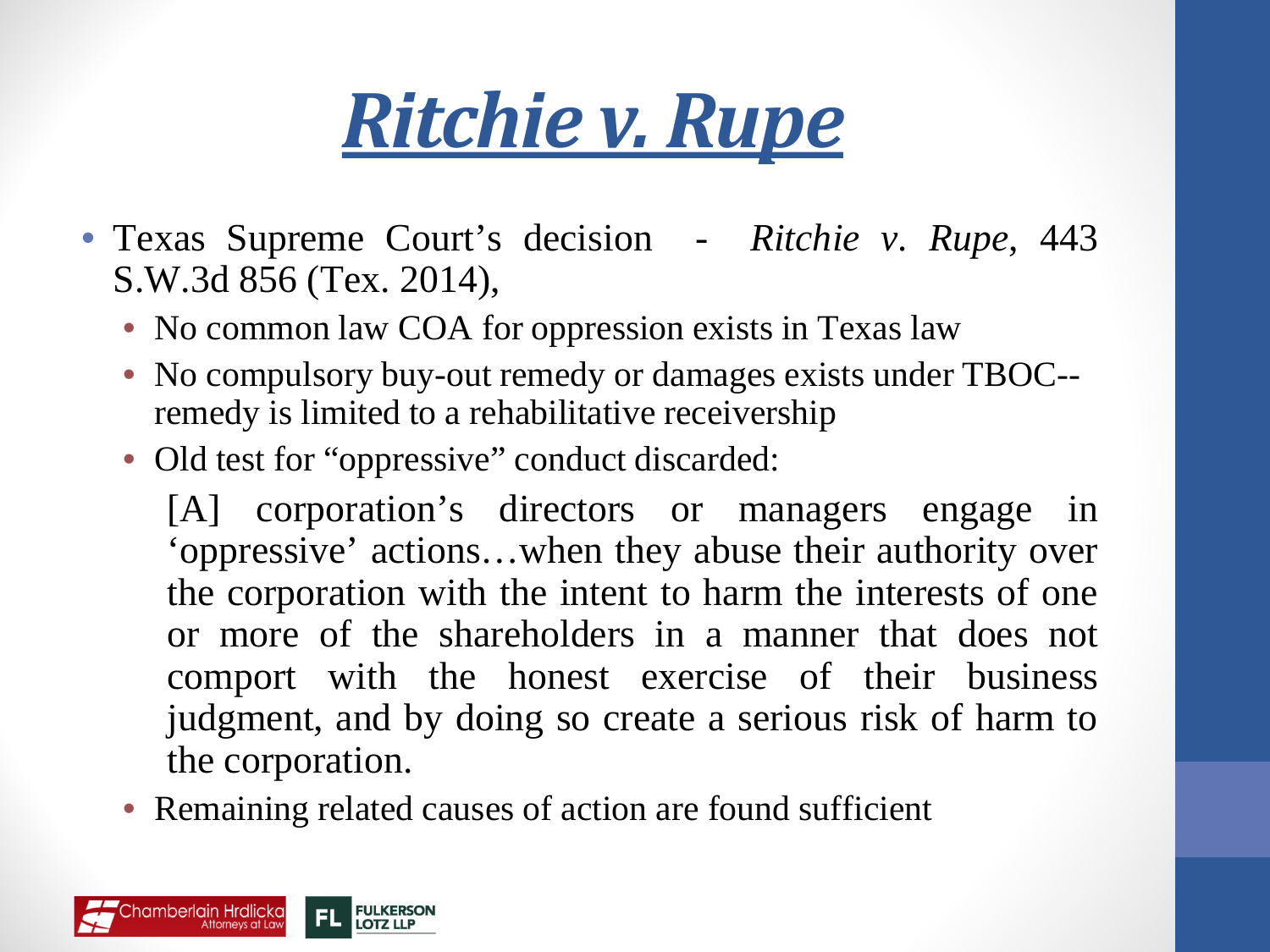#### *Ritchie says "Handle this by Agreement"*

- Types of Agreement we will talk about
	- Charter
	- Bylaws
	- Shareholder's agreements
	- LP and LLC agreements
	- Voting Agreements
	- Proxies
	- Powers of attorney

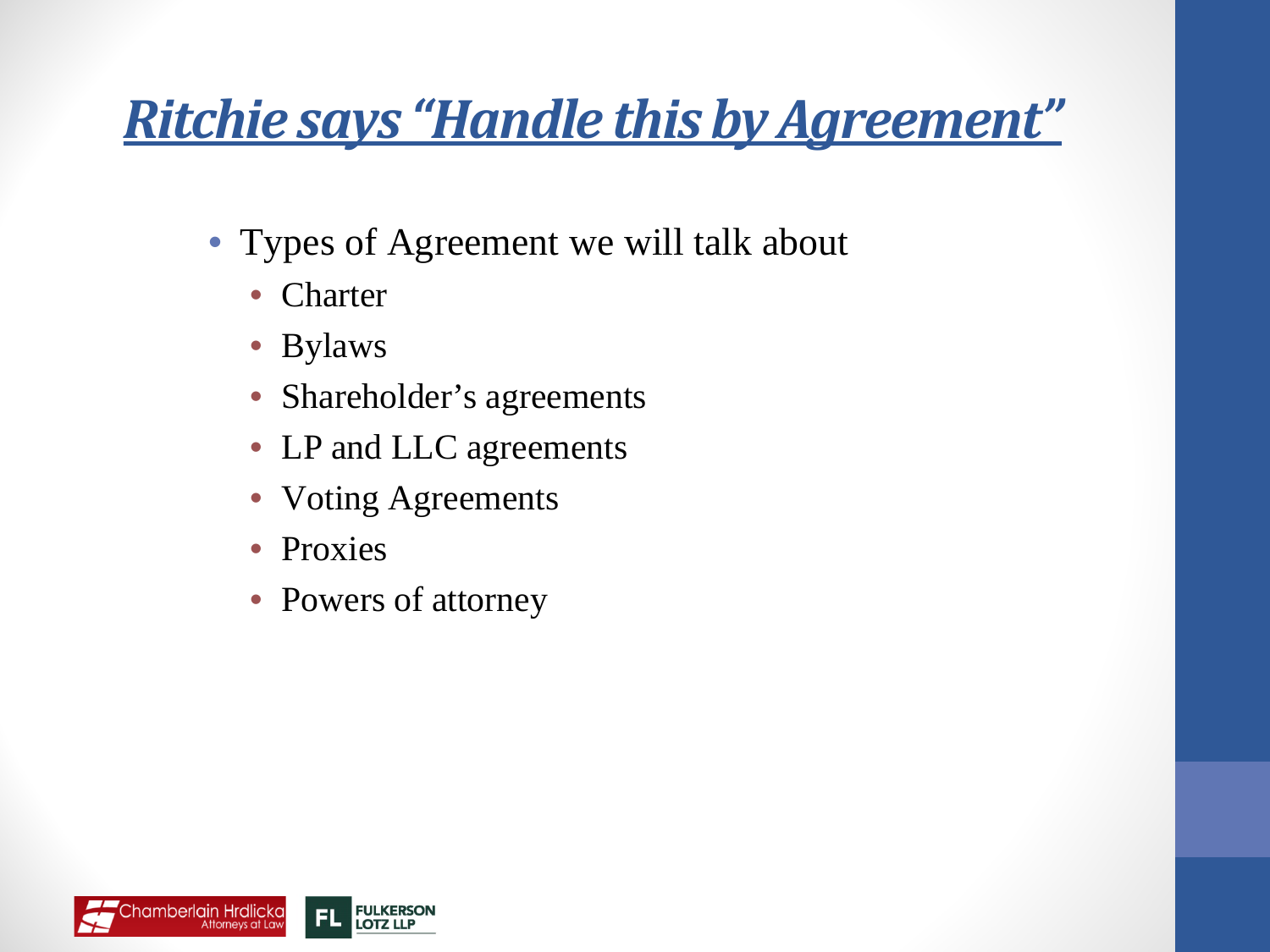## **Failure to Declare a Dividend**

- Most common complaint. Preserved in *Ritchie*
- Claimant argues that the Company has developed a surplus profit which should be distributed. Instead, the director, officer or manager has misappropriated a Company asset, the dividend, by putting it in his own pocket to the exclusion of minority shareholders. Claimant argues that management suffers from a conflict of interest and has engaged in self-dealing by setting exorbitant salaries or benefits.

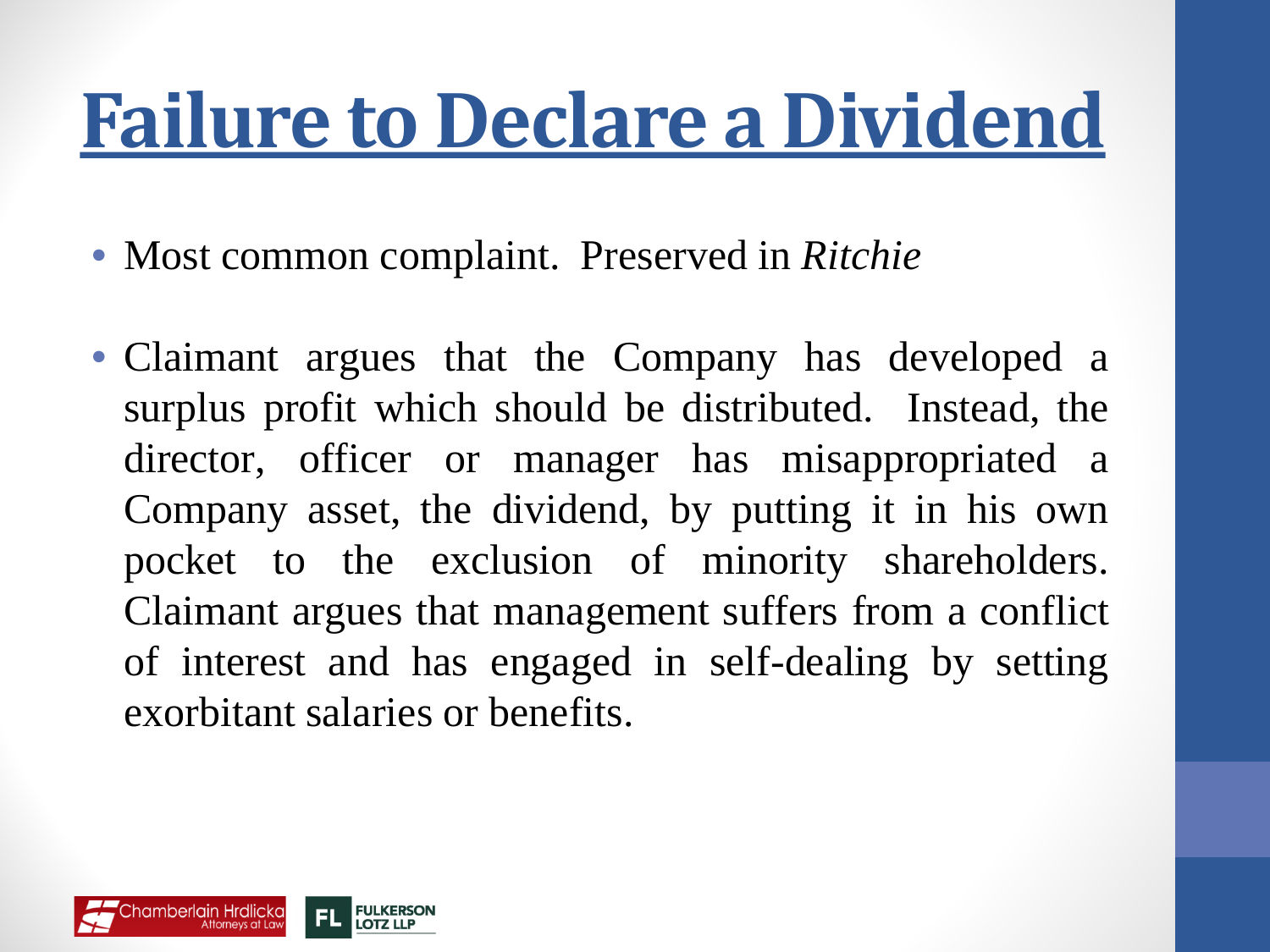### **Planning Options**

- Charter / Bylaws Specify how dividends declared.
- Independence of the decision maker setting salary Independent Compensation Committee.
- Transparency to shareholders Information Rights in Shareholders Agreement.
- Dispute mechanism Any dispute arising among shareholders concerning the compensation of any officer, director or manager shall be submitted to third party HR expert/arbitrator.

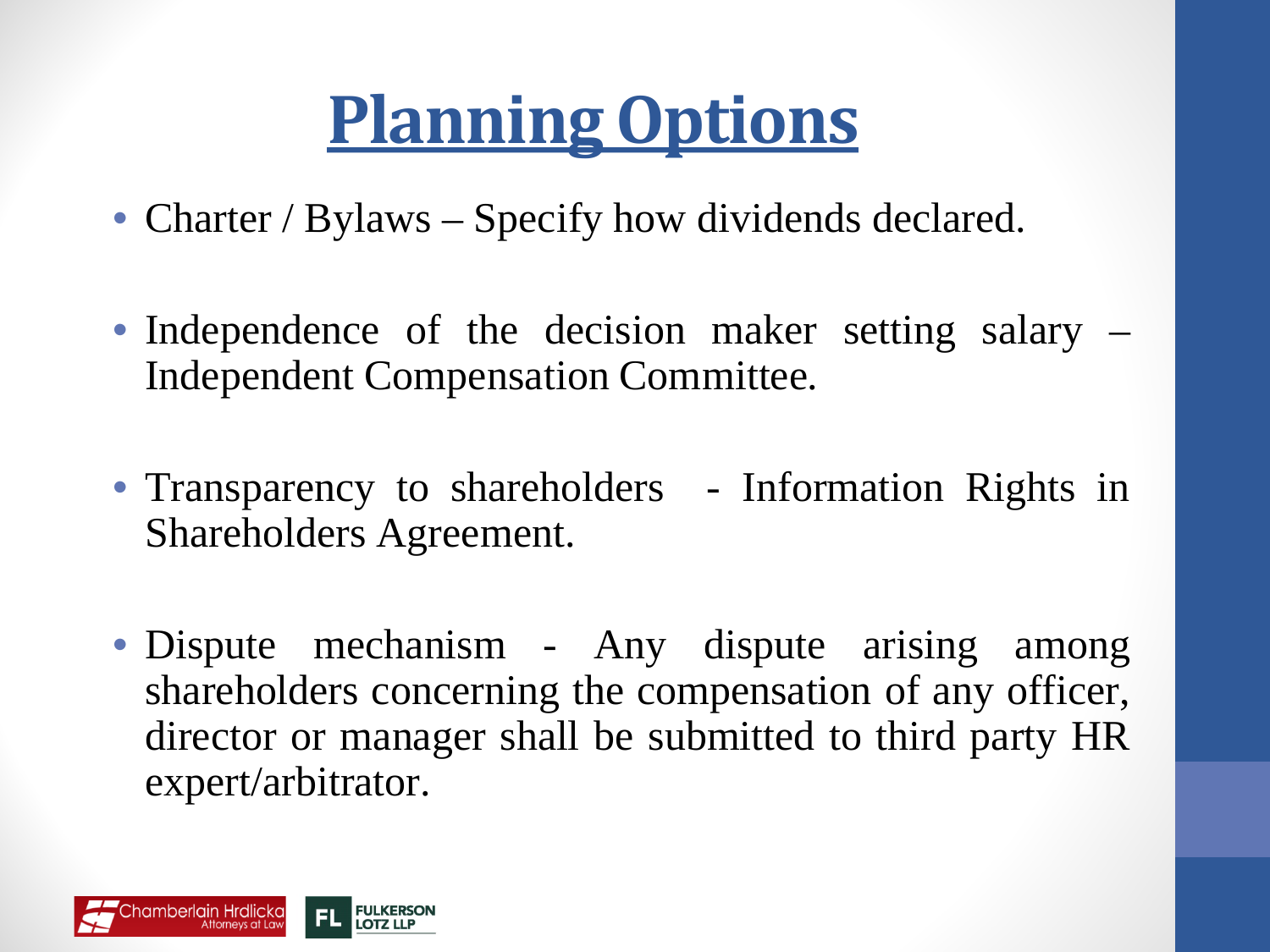

- A freeze out is a concerted effort by the majority to remove one or more minority shareholders from management of the entity, the stream of information produced about the entity, or both. Common methods…
	- Termination of shareholder employment in a closely held company.
	- Removal from the premises of operation.
	- Refusal to provide access to Company books and records.

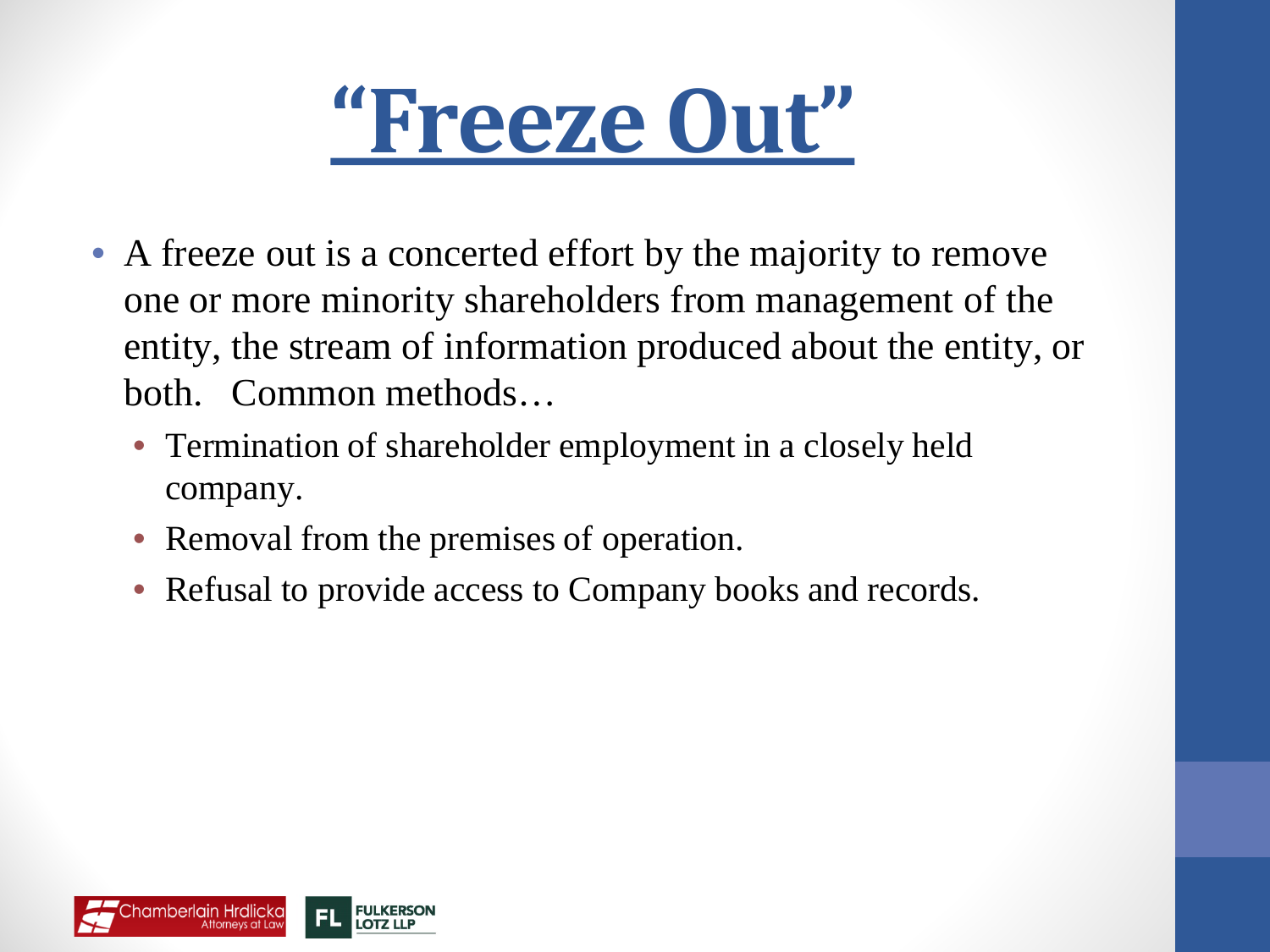### **Planning Options**

- Right of first refusal
- Right of first refusal in event of termination of employment
	- Purchase price penalty for termination with cause
	- No contract right to employment
	- Information rights
	- Board representation
	- Board observer rights
	- Confidentiality provisions

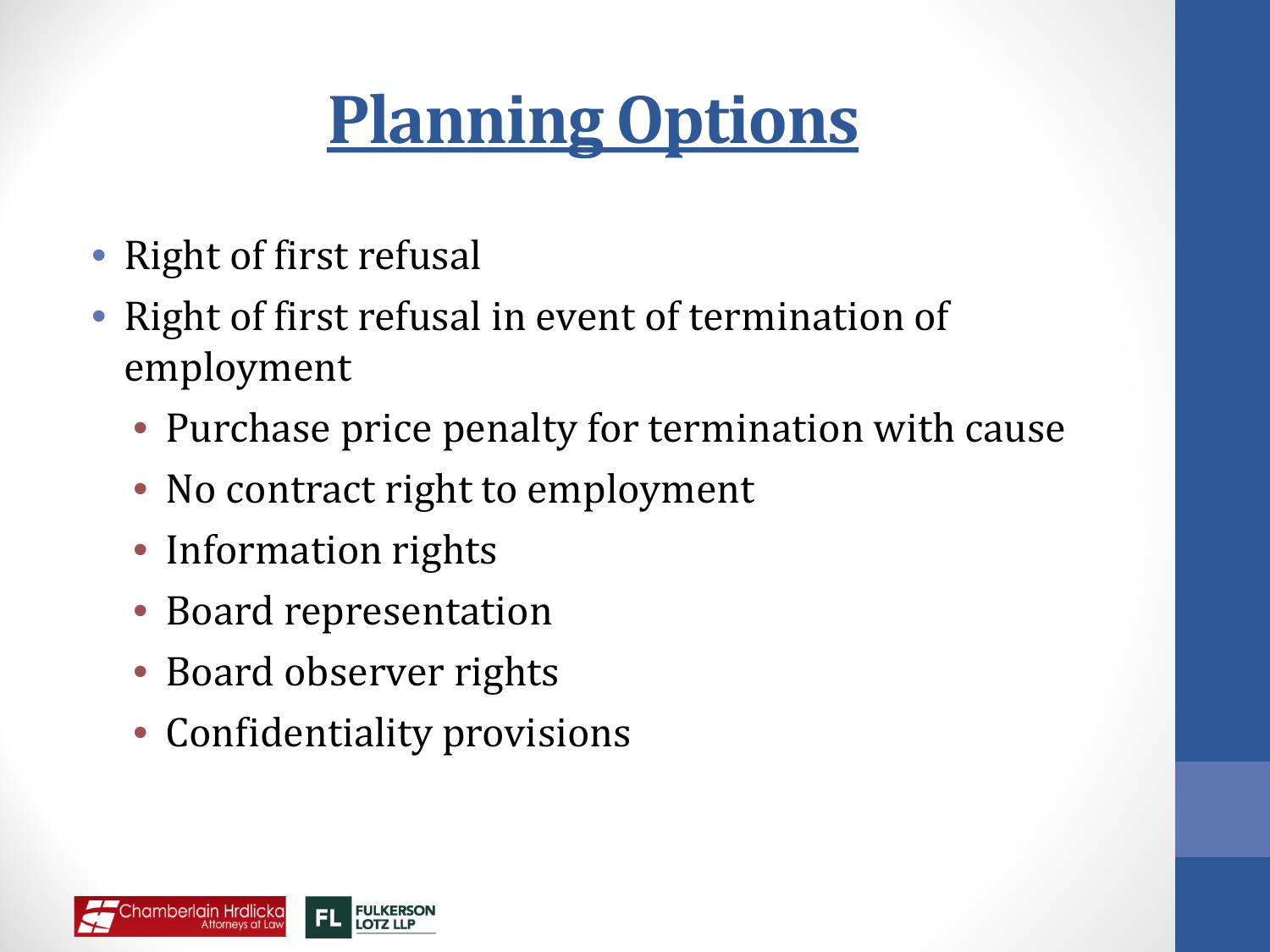

- A "Squeeze Out" is a Freeze out with the added step of a "compelled" buy-out
	- Majority may make de-minimis offer to purchase minority interest, knowing a better offer for the entity as a whole is coming
	- Majority may make cash call, knowing that recently fired manager/minority cannot afford it and thus dilute her interest
	- Majority may issue a superior class of shares as alternative means of dilution.

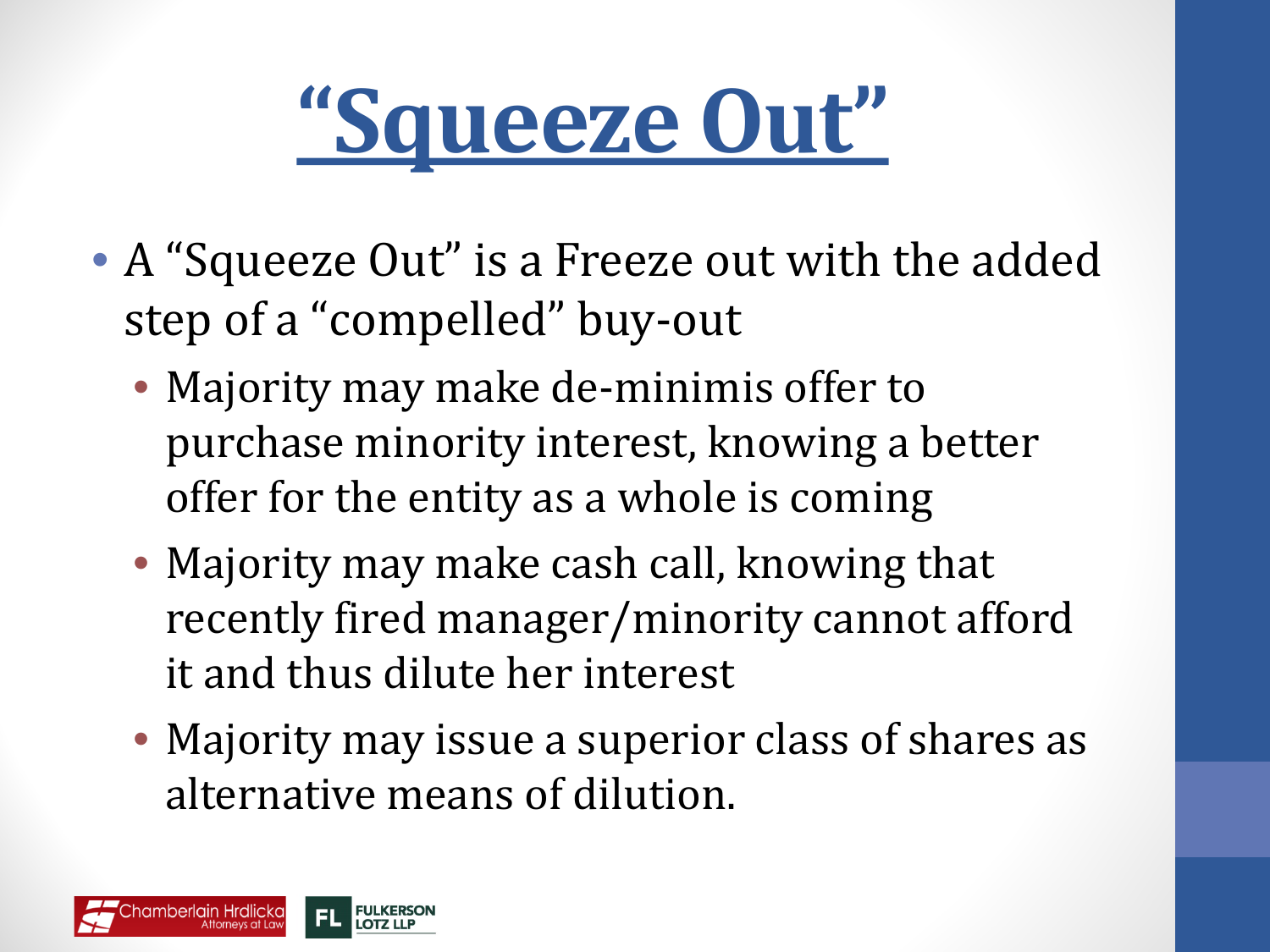# **Planning Options**

- Stock transfer restrictions
- Call right (setting valuation methodology is critical)
- Drag-along right
- Business opportunity clause (either must offer or need not offer)
- Preemptive rights
- Special voting rights blocking or veto right (No sale without minority shareholder approval)

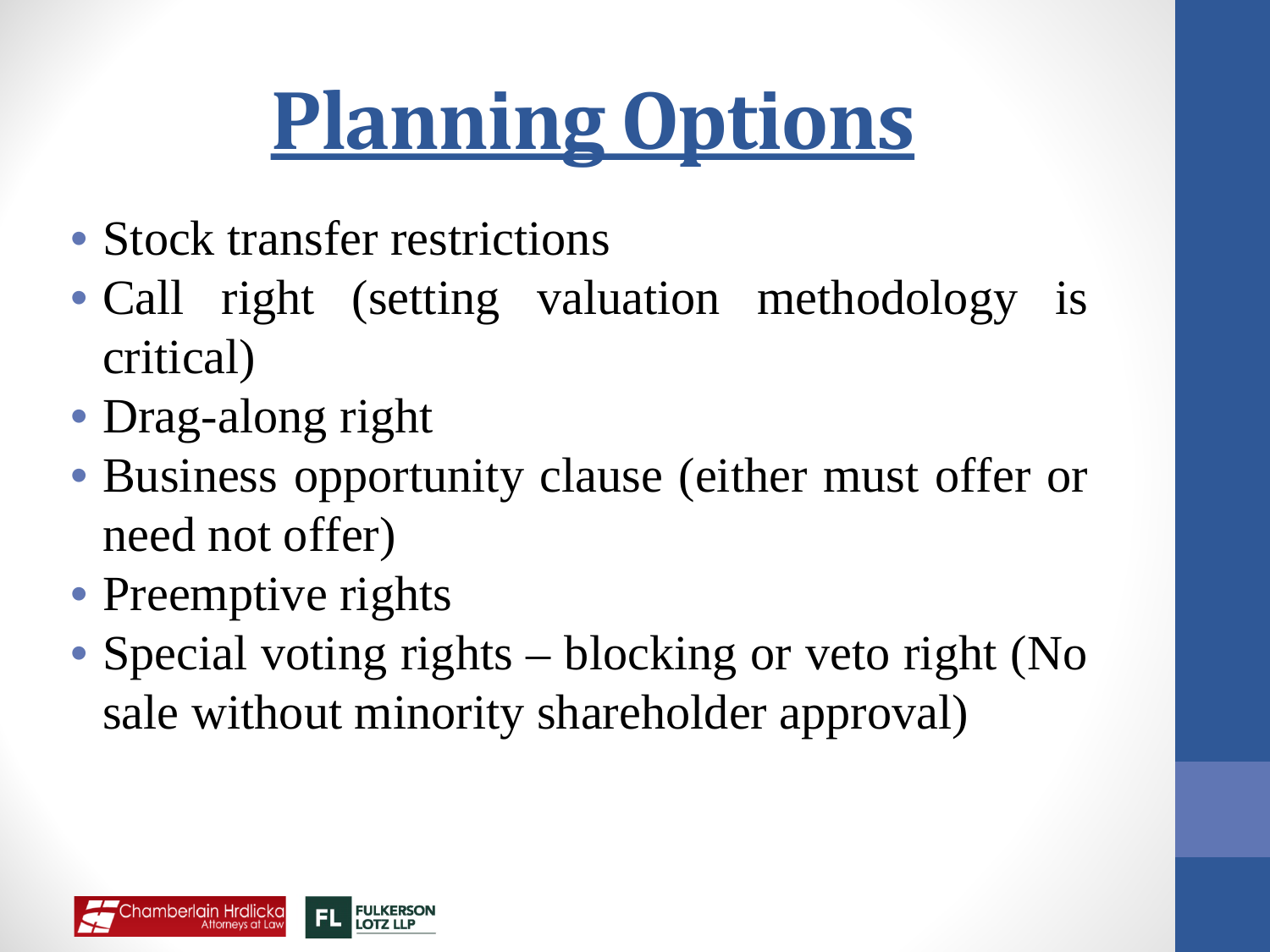#### **"Free-for-All"**

- What we refer to as a "business divorce." Most commonly seen in small business and practice groups. May include:
	- Removal of corporate funds or repositioning to accounts controlled by one faction.
	- Diversion of Company business directly or to a newly formed company.
	- Deliberate harmful actions to opposing shareholder group.

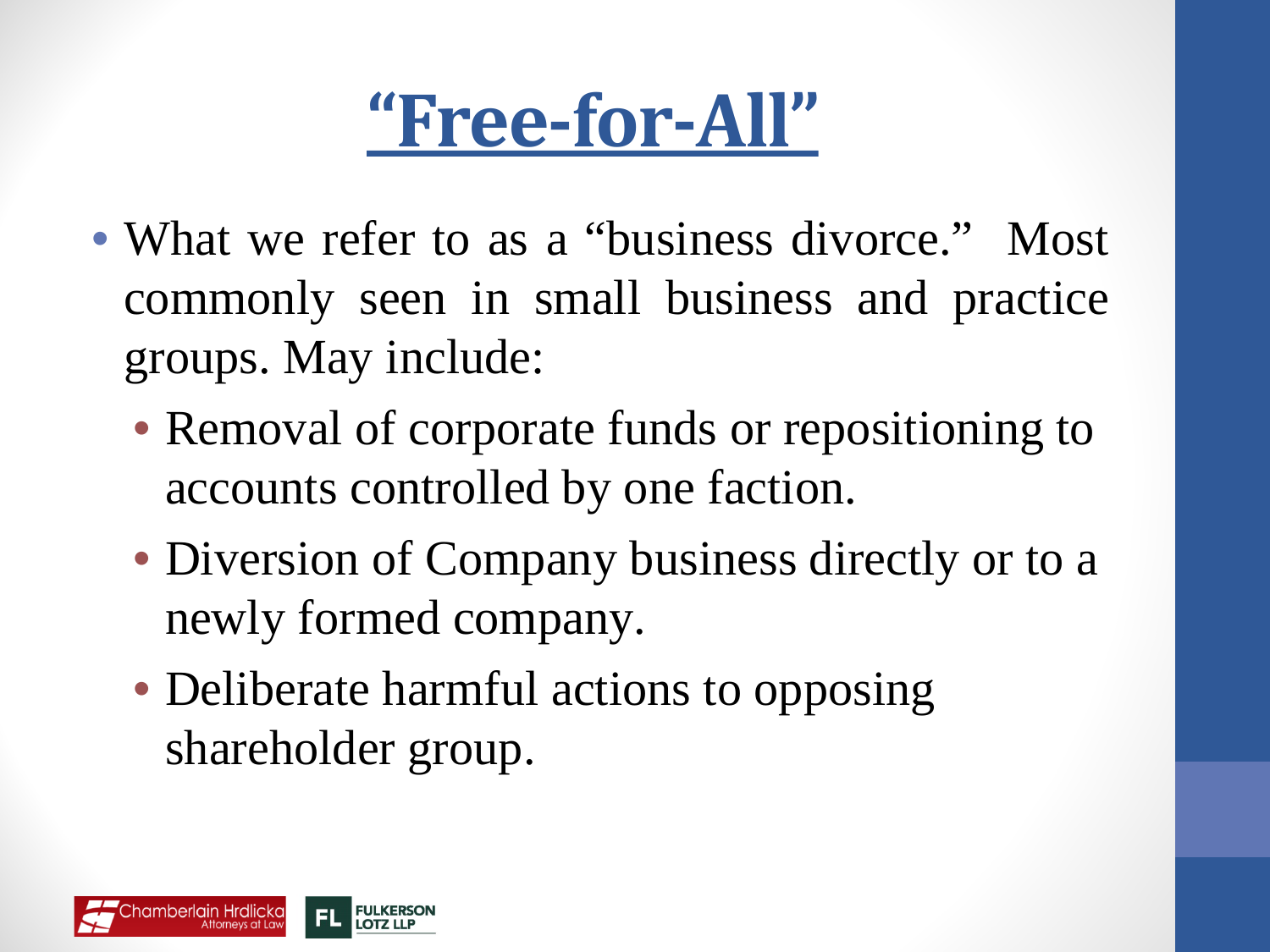# Planning Options: Free for All

- Ordinary Planning Options are ineffective. The parties are concertedly refusing to use or refer to their agreements.
- Only real remedy is injunctive relief until parties can be brought to the table.
- Best advice may be for majority to "lock down" the corporation pending injunctive relief (preserve the status quo pending an injunction).

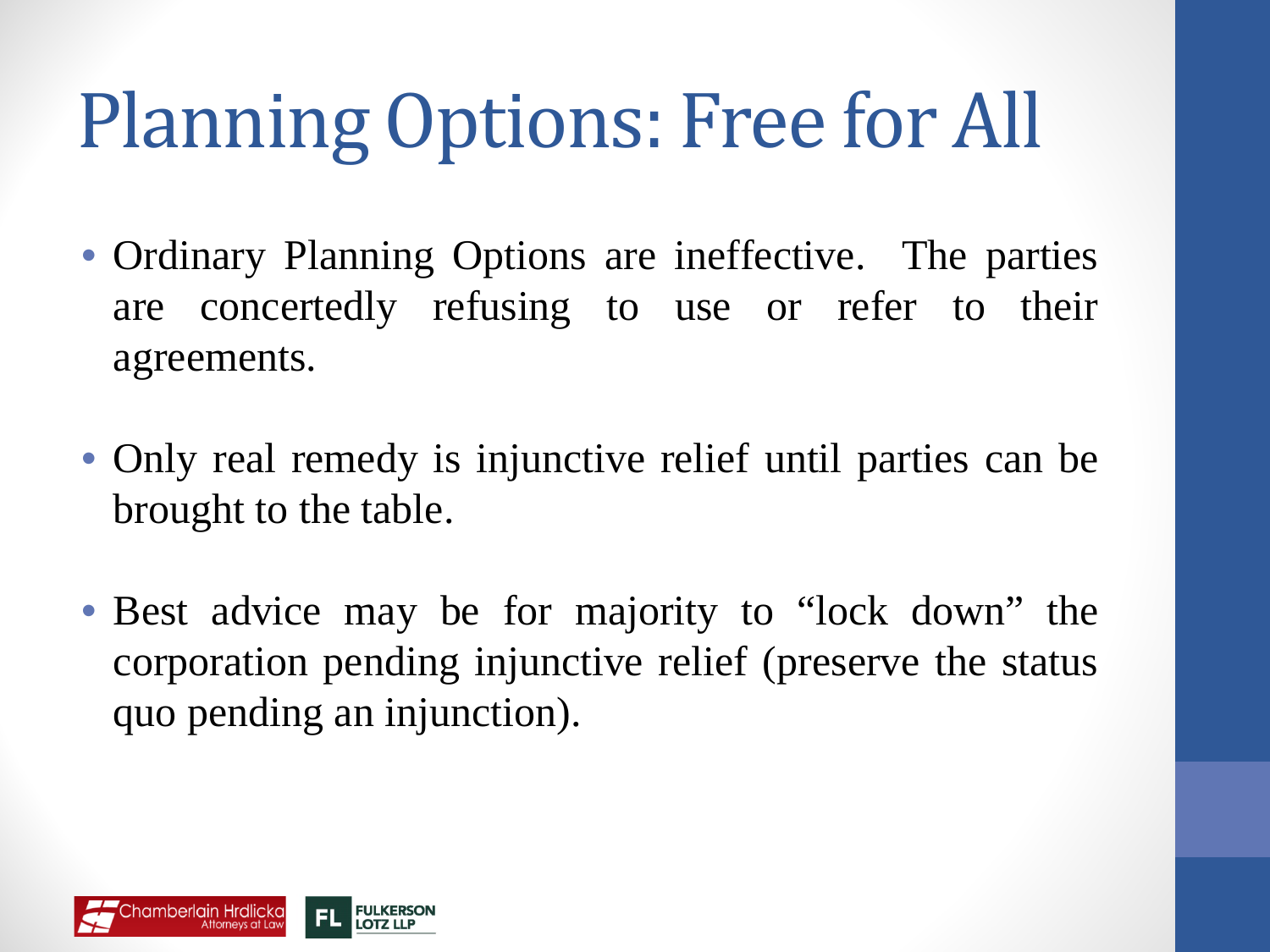© MAZK ANDEZSON, WWW.ANDEZTOONS.COM



"Of course I can't in good conscience condone this, so one of you will have to knock me unconscious first."